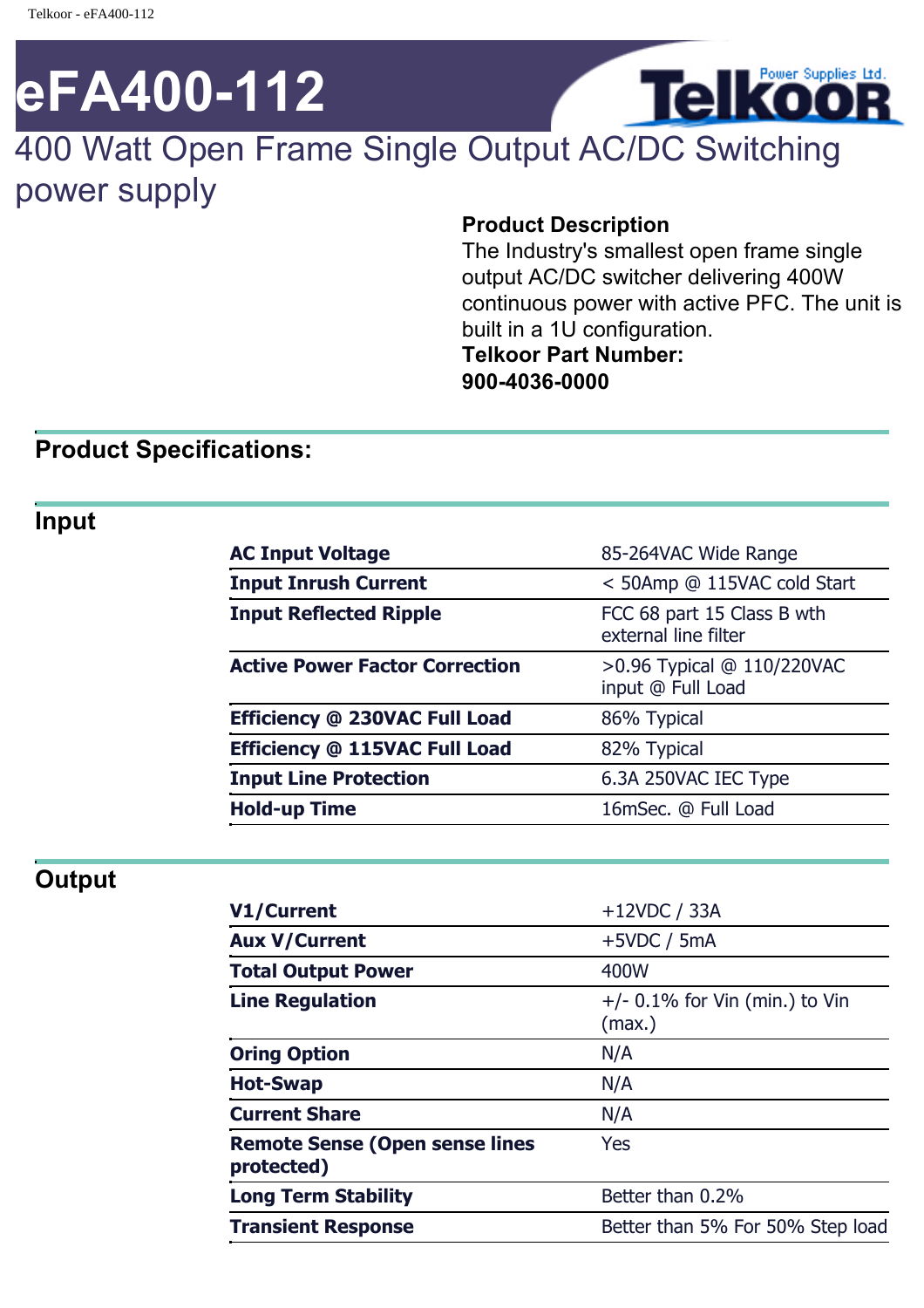#### Telkoor - eFA400-112

| <b>Over-Voltage Protection</b>                                                                                     | 120% Typical' Latched shut-down                                         |
|--------------------------------------------------------------------------------------------------------------------|-------------------------------------------------------------------------|
| <b>Short Circuit Protection</b>                                                                                    | <b>Yes</b>                                                              |
| <b>Temperature Protection</b>                                                                                      | Units shuts down when internal<br>Heat-Sink Temp. >90C Auto<br>recovery |
| <b>Load Regulation</b>                                                                                             |                                                                         |
| <b>V1&amp;V2</b>                                                                                                   | $+/-1\%$ Max.                                                           |
| <b>Min. Load Requirement</b>                                                                                       | <b>None</b>                                                             |
| <b>Overshoot/Undershoot at Turn-On</b>                                                                             | Less Than 4%                                                            |
| <b>Turn-On Delay</b>                                                                                               | 2 Sec. Max.                                                             |
| <b>Initial Setting Accuracy</b>                                                                                    | $+/-0.4\%$ Max. For V1 & V2                                             |
| <b>Voltage Set point (Internal trim-pot)</b><br>V1/V2                                                              | $+/- 5%$                                                                |
| Ripple @ Noise with 20MHz Bandwidth mesured across 10uF Load<br><b>Capcitor Paralleled with 0.1uF Ceramic Cap.</b> |                                                                         |
| V <sub>1</sub>                                                                                                     | 120mV p-p Max.                                                          |
| <b>Overload Protection</b>                                                                                         |                                                                         |
| <b>V1 &amp; V2</b>                                                                                                 | 125% Type. of Max output load                                           |

# **Enviromental**

| <b>Temperature</b>                       |                                                                   |
|------------------------------------------|-------------------------------------------------------------------|
| <b>Operation</b>                         | -5C to +50C. Linear De-Rating of<br>2.5% per 1Deg. C up to $+71C$ |
| <b>Storage</b>                           | $-25C$ to $+85C$                                                  |
| <b>Cooling</b>                           | Forced Air Cooling 15CFM                                          |
| <b>Humidity</b>                          | Up to 95% RH Non-Condensing                                       |
| <b>Shock &amp; Vibration</b>             | 0.75G Peak 5Hz - 500Hz                                            |
| <b>Conducted &amp; Radiated Emmision</b> | EN55022 CLASS B (with external<br>line filter) & EN61000-4-3      |
| <b>Surge</b>                             | EN61000-4-5'                                                      |
| <b>MTBF</b>                              | > 300'000 Hours                                                   |
| <b>Dialectric Isolation</b>              |                                                                   |
| <b>Input to Case</b>                     | $>1500$ VAC                                                       |
| <b>Input to Output</b>                   | 3000VAC                                                           |
| <b>Output to Case</b>                    | 500VDC                                                            |
|                                          |                                                                   |

| Safety, Regulations and EMI Specifications |                                           |
|--------------------------------------------|-------------------------------------------|
| <b>Safety Approvals</b>                    | c/UL 60950' EN-60950 & CE<br>Marking      |
| <b>ESD Susceptibility</b>                  | Meets EN61000-4-2 8Kv Air' 4Kv<br>contact |
|                                            |                                           |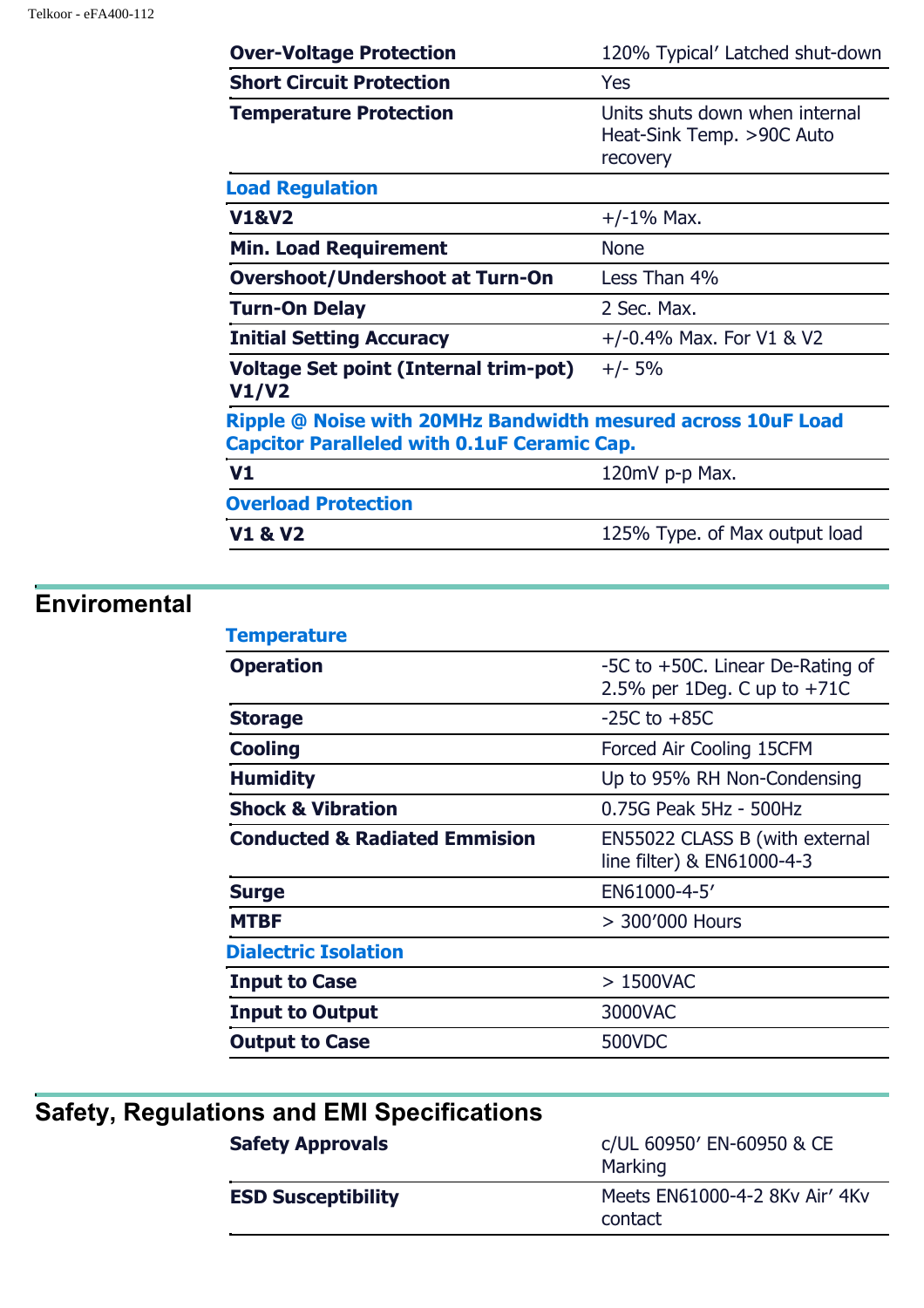| <b>Radiated Susceptibilty</b>         | 30-1000MHz FCC Part 15' Subpart<br><b>B CLASS B</b> |
|---------------------------------------|-----------------------------------------------------|
| <b>EFT/Burst</b>                      | IEC61000-4-4                                        |
| <b>Input Surge</b>                    | IEC61000-4-5                                        |
| <b>Conducted Disturbance</b>          | IEC61000-4-6                                        |
| <b>Power frequency magnetic field</b> | IEC61000-4-8                                        |
| <b>Immunity for voltage Dips</b>      | IEC61000-4-11                                       |

# **Monitoring Command & Control**

| <b>Remote</b>                  | ON/OFF                                                    |
|--------------------------------|-----------------------------------------------------------|
| <b>Inhibit</b>                 | <b>ACTIVE Low -Output shut down</b>                       |
| <b>Power OK</b>                | Open Collector ACTIVE Low - Any<br>output drops below 10% |
| <b>Input AC Connector</b>      | "Molex 3 Pin' 0.2" 41695 Series"                          |
| <b>Current Share</b>           | N/A                                                       |
| <b>Remote Sense</b>            | $V1$ on J3                                                |
| <b>Output Connectors V1/V2</b> | 10 - 32 UNF Studs                                         |
| <b>Aux. Output</b>             | HIROSE DF11-10DP-2DSA                                     |

# **Mechanical Dimesions**

| Size in cm (Inch)           | "181 X 98 X 38 (6.8" X 3.85" X<br>$1.5"$ )" |
|-----------------------------|---------------------------------------------|
| <b>Weight in Grams (Oz)</b> | 750gr. Max (27 oz.)                         |
| <b>Cover</b>                | <b>Boxed Version Available</b>              |
|                             |                                             |

# **Telkoor Document Number**

**Telkoor Document Number** 4036-DOC1-10